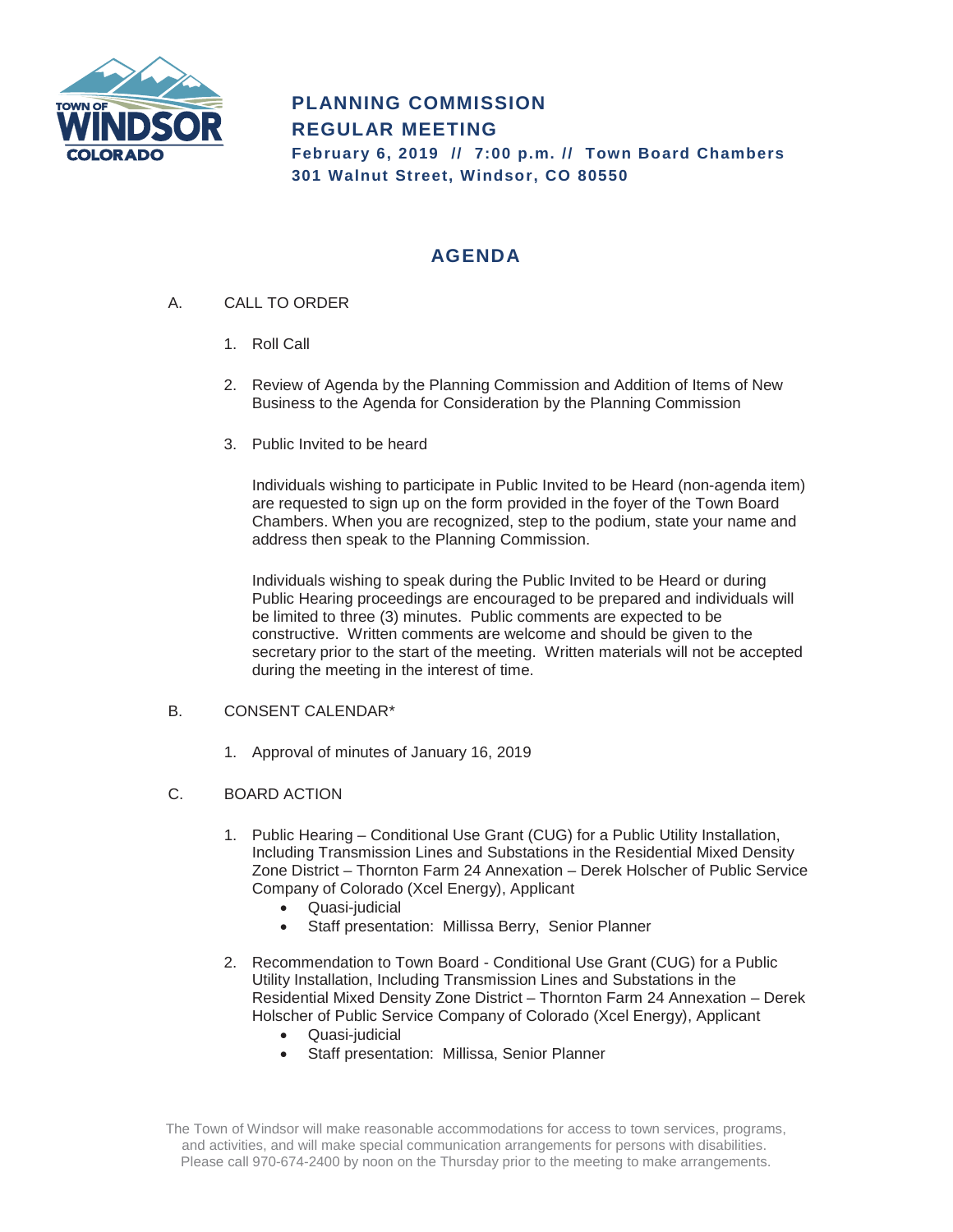- 3. Public Hearing Raindance 5th Filing Martin Lind of Raindance Land Company, LLC, owner / applicant, John Meyers of TST, INC Consulting Engineers, Applicant's Representative
	- Quasi-judicial
	- Staff presentation: Millissa Berry, Senior Planner
- 4. Recommendation to Town Board Major Subdivision Raindance 5th Filing Martin Lind of Raindance Land Company, LLC, owner / applicant, John Meyers of TST, INC Consulting Engineers, Applicant's Representative
	- Quasi-judicial
	- Staff presentation: Millissa, Senior Planner
- 5. Preliminary Major Subdivision Highland Meadows Golf Course Subdivision 15th Filing Site Plan – Jon Turner of Colorado 80 Holdings, LLC, owner; Jason Sherrill of Landmark Homes, LLC, Applicant; Mike Walker of TB Group, Applicant's Representatives
	- Quasi-judicial
	- Staff Presentation: Millissa Berry, Senior Planner
- 6. Preliminary Standard Site Plan Vernazza Townhomes Highland Meadows Golf Course Subdivision  $15<sup>th</sup>$  Filing Site Plan – Jon Turner of Colorado 80 Holdings, LLC, owner; Jason Sherrill of Landmark Homes, LLC, Applicant; Mike Walker of TB Group, Applicant's Representative
	- Quasi-judicial
	- Staff presentation: Millissa Berry, Senior Planner
- 7. Parking Determination Vernazza Townhomes Clubhouse Highland Meadows Golf Course Subdivision 15<sup>th</sup> Filing Site Plan - Jon Turner of Colorado 80 Holdings, LLC, owner; Jason Sherrill of Landmark Homes, LLC, Applicant; Mike Walker of TB Group, Applicant's Representative
	- Quasi-judicial
	- Staff presentation: Millissa Berry, Senior Planner
- 8. Preliminary Major Subdivision Windshire Park Subdivision 6th Filing Jeff Feneis, Loveland Housing Authority on behalf of Windsor Housing Authority, owner/applicant; Jim Doyle, TB Group, applicant's representative
	- Quasi-judicial
	- Staff Presentation: Carlin Malone, Chief Planner

#### D. COMMUNICATIONS

- 1. Communications from the Planning Commission
- 2. Communications from the Town Board liaison
- 3. Communications from the staff
	- a. Avery Substation Site Plan Thornton Farm 24 / Avery Subdivision
- E. ADJOURN